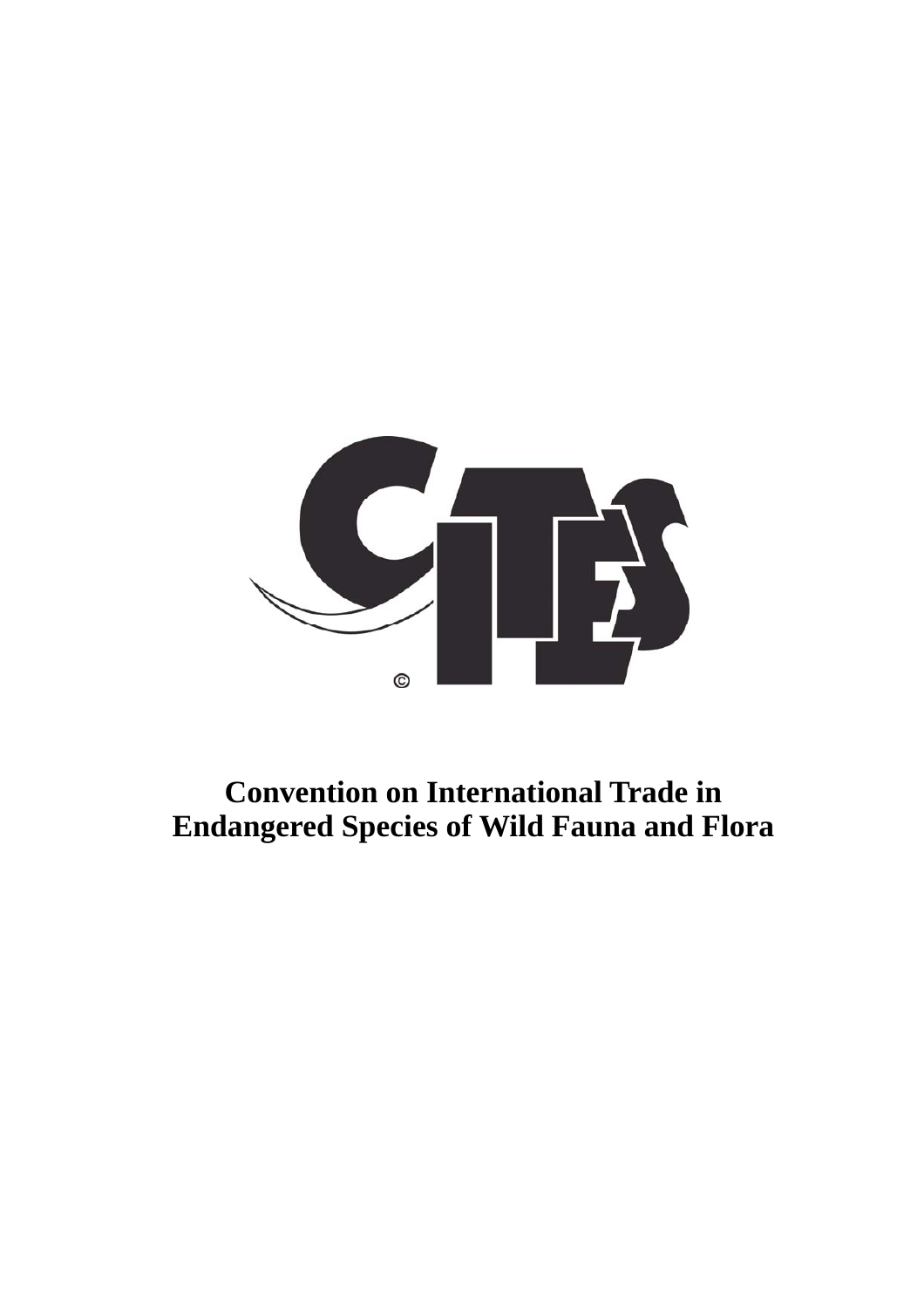## **Contents**

| Article I           |                                                                        |  |
|---------------------|------------------------------------------------------------------------|--|
| Article II          |                                                                        |  |
| Article III         | Regulation of trade in specimens of species included in Appendix I 2   |  |
| Article IV          | Regulation of trade in specimens of species included in Appendix II 3  |  |
| Article V           | Regulation of trade in specimens of species included in Appendix III 4 |  |
| Article VI          |                                                                        |  |
| Article VII         |                                                                        |  |
| Article VIII        |                                                                        |  |
| Article IX          |                                                                        |  |
| Article X           |                                                                        |  |
| <b>Article XI</b>   |                                                                        |  |
| Article XII         |                                                                        |  |
| Article XIII        |                                                                        |  |
| <b>Article XIV</b>  |                                                                        |  |
| Article XV          |                                                                        |  |
| Article XVI         |                                                                        |  |
| <b>Article XVII</b> |                                                                        |  |
| Article XVIII       |                                                                        |  |
| <b>Article XIX</b>  |                                                                        |  |
| Article XX          |                                                                        |  |
| <b>Article XXI</b>  |                                                                        |  |
| <b>Article XXII</b> |                                                                        |  |
| Article XXIII       |                                                                        |  |
| Article XXIV        |                                                                        |  |
| Article XXV         |                                                                        |  |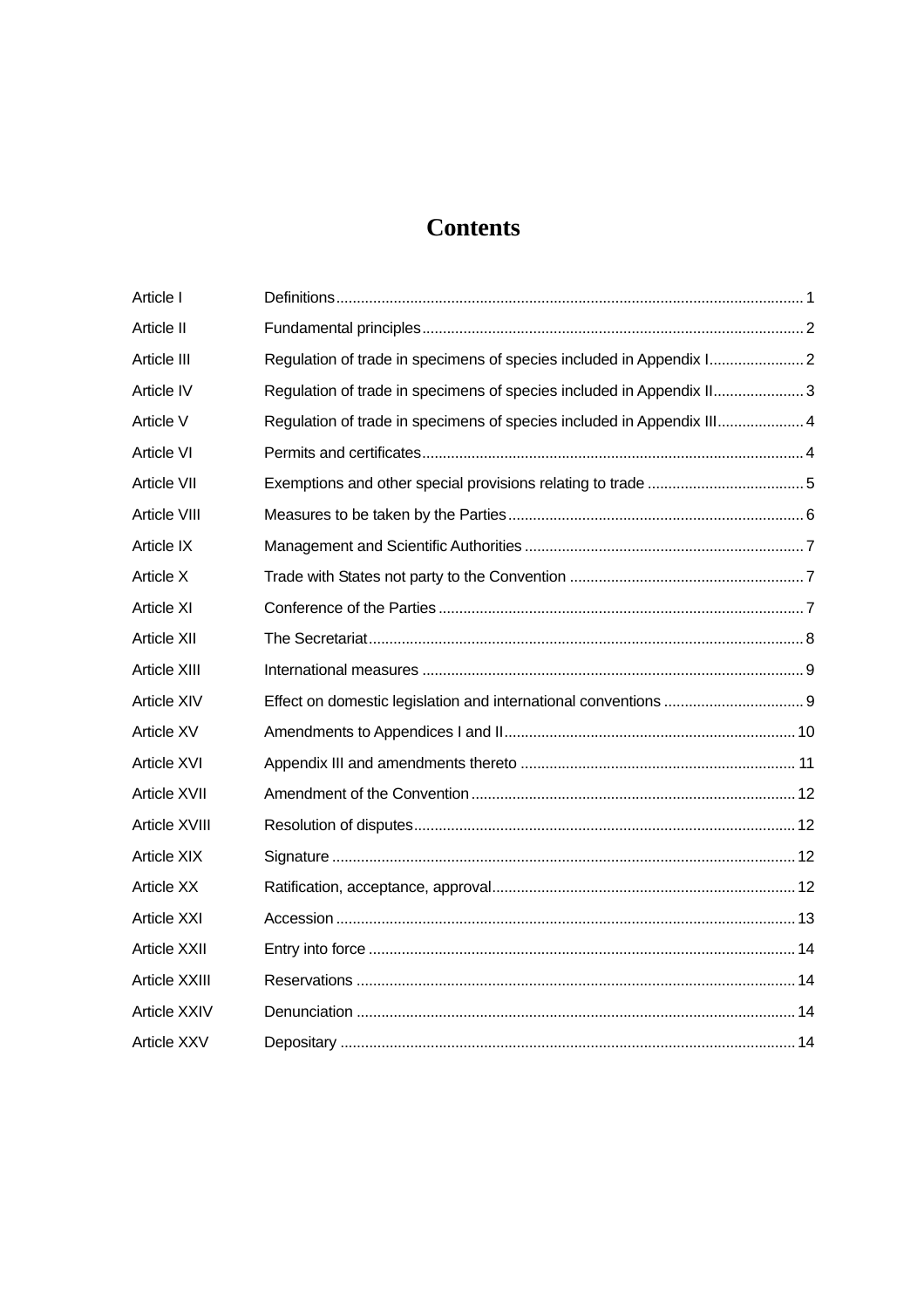# **Convention on International Trade in Endangered Species of Wild Fauna and Flora**

## **Signed at Washington, D.C., on 3 March 1973 Amended at Bonn, on 22 June 1979**

The Contracting States,

 *Recognizing* that wild fauna and flora in their many beautiful and varied forms are an irreplaceable part of the natural systems of the earth which must be protected for this and the generations to come;

 *Conscious* of the ever-growing value of wild fauna and flora from aesthetic, scientific, cultural, recreational and economic points of view;

 *Recognizing* that peoples and States are and should be the best protectors of their own wild fauna and flora;

 *Recognizing*, in addition, that international co-operation is essential for the protection of certain species of wild fauna and flora against over-exploitation through international trade;

 *Convinced* of the urgency of taking appropriate measures to this end;

 *Have agreed* as follows:

## <span id="page-2-0"></span>**Article I Definitions**

For the purpose of the present Convention, unless the context otherwise requires:

- (a) "Species" means any species, subspecies, or geographically separate population thereof;
- (b) "Specimen" means:
	- (i) any animal or plant, whether alive or dead;
	- (ii) in the case of an animal: for species included in Appendices I and II, any readily recognizable part or derivative thereof; and for species included in Appendix III, any readily recognizable part or derivative thereof specified in Appendix III in relation to the species; and
	- (iii) in the case of a plant: for species included in Appendix I, any readily recognizable part or derivative thereof; and for species included in Appendices II and III, any readily recognizable part or derivative thereof specified in Appendices II and III in relation to the species;
- (c) "Trade" means export, re-export, import and introduction from the sea;
- (d) "Re-export" means export of any specimen that has previously been imported;
- (e) "Introduction from the sea" means transportation into a State of specimens of any species which were taken in the marine environment not under the jurisdiction of any State;
- (f) "Scientific Authority" means a national scientific authority designated in accordance with Article IX;
- (g) "Management Authority" means a national management authority designated in accordance with Article IX;
- (h) "Party" means a State for which the present Convention has entered into force.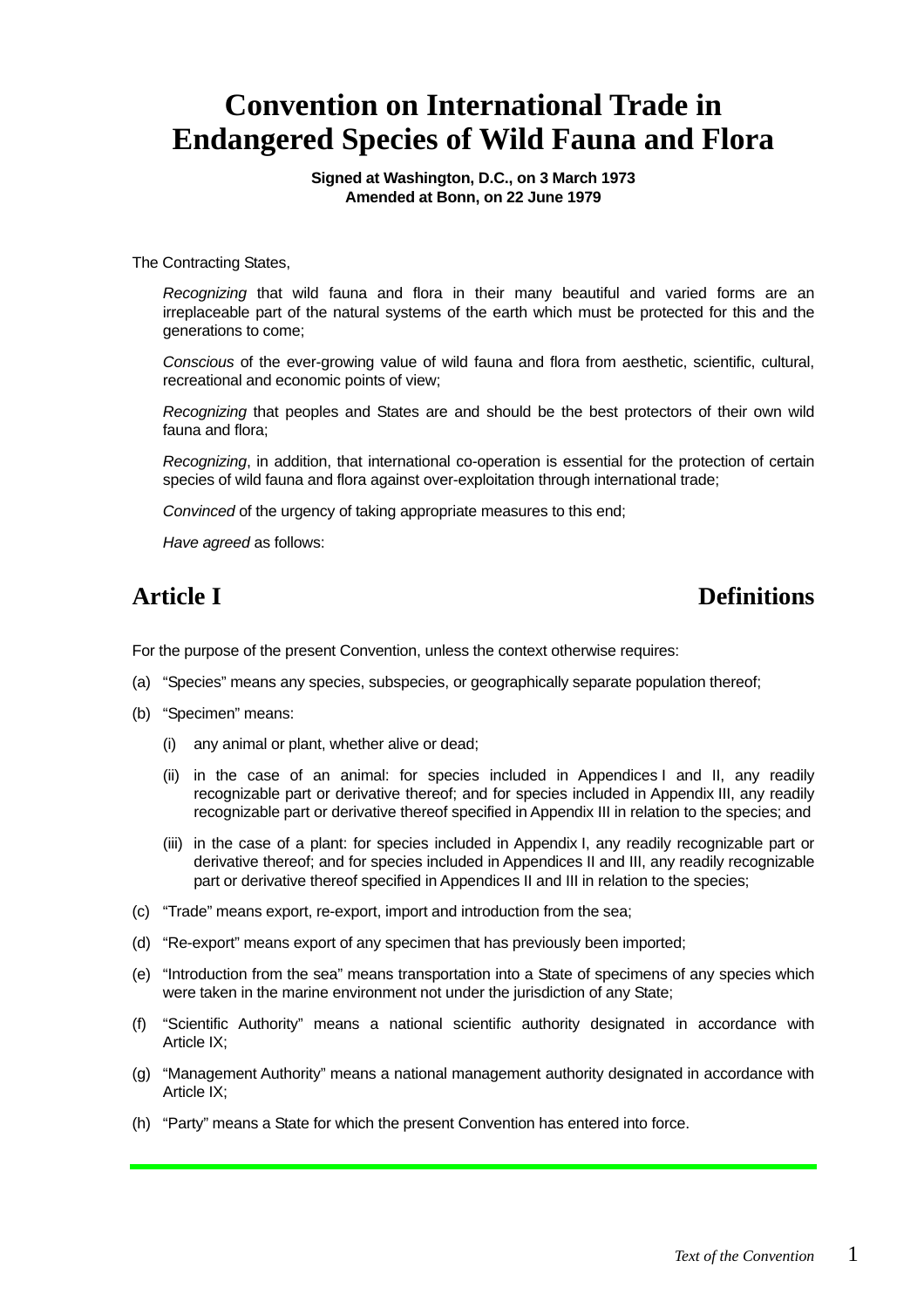## <span id="page-3-0"></span>**Article II** Fundamental principles

- 1. Appendix I shall include all species threatened with extinction which are or may be affected by trade. Trade in specimens of these species must be subject to particularly strict regulation in order not to endanger further their survival and must only be authorized in exceptional circumstances.
- 2. Appendix II shall include:
	- (a) all species which although not necessarily now threatened with extinction may become so unless trade in specimens of such species is subject to strict regulation in order to avoid utilization incompatible with their survival; and
	- (b) other species which must be subject to regulation in order that trade in specimens of certain species referred to in sub-paragraph (a) of this paragraph may be brought under effective control.
- 3. Appendix III shall include all species which any Party identifies as being subject to regulation within its jurisdiction for the purpose of preventing or restricting exploitation, and as needing the co-operation of other Parties in the control of trade.
- 4. The Parties shall not allow trade in specimens of species included in Appendices I, II and III except in accordance with the provisions of the present Convention.

## <span id="page-3-1"></span>**Article III Regulation of trade in specimens of species included in Appendix I**

- 1. All trade in specimens of species included in Appendix I shall be in accordance with the provisions of this Article.
- 2. The export of any specimen of a species included in Appendix I shall require the prior grant and presentation of an export permit. An export permit shall only be granted when the following conditions have been met:
	- (a) a Scientific Authority of the State of export has advised that such export will not be detrimental to the survival of that species;
	- (b) a Management Authority of the State of export is satisfied that the specimen was not obtained in contravention of the laws of that State for the protection of fauna and flora;
	- (c) a Management Authority of the State of export is satisfied that any living specimen will be so prepared and shipped as to minimize the risk of injury, damage to health or cruel treatment; and
	- (d) a Management Authority of the State of export is satisfied that an import permit has been granted for the specimen.
- 3. The import of any specimen of a species included in Appendix I shall require the prior grant and presentation of an import permit and either an export permit or a re-export certificate. An import permit shall only be granted when the following conditions have been met:
	- (a) a Scientific Authority of the State of import has advised that the import will be for purposes which are not detrimental to the survival of the species involved;
	- (b) a Scientific Authority of the State of import is satisfied that the proposed recipient of a living specimen is suitably equipped to house and care for it; and
	- (c) a Management Authority of the State of import is satisfied that the specimen is not to be used for primarily commercial purposes.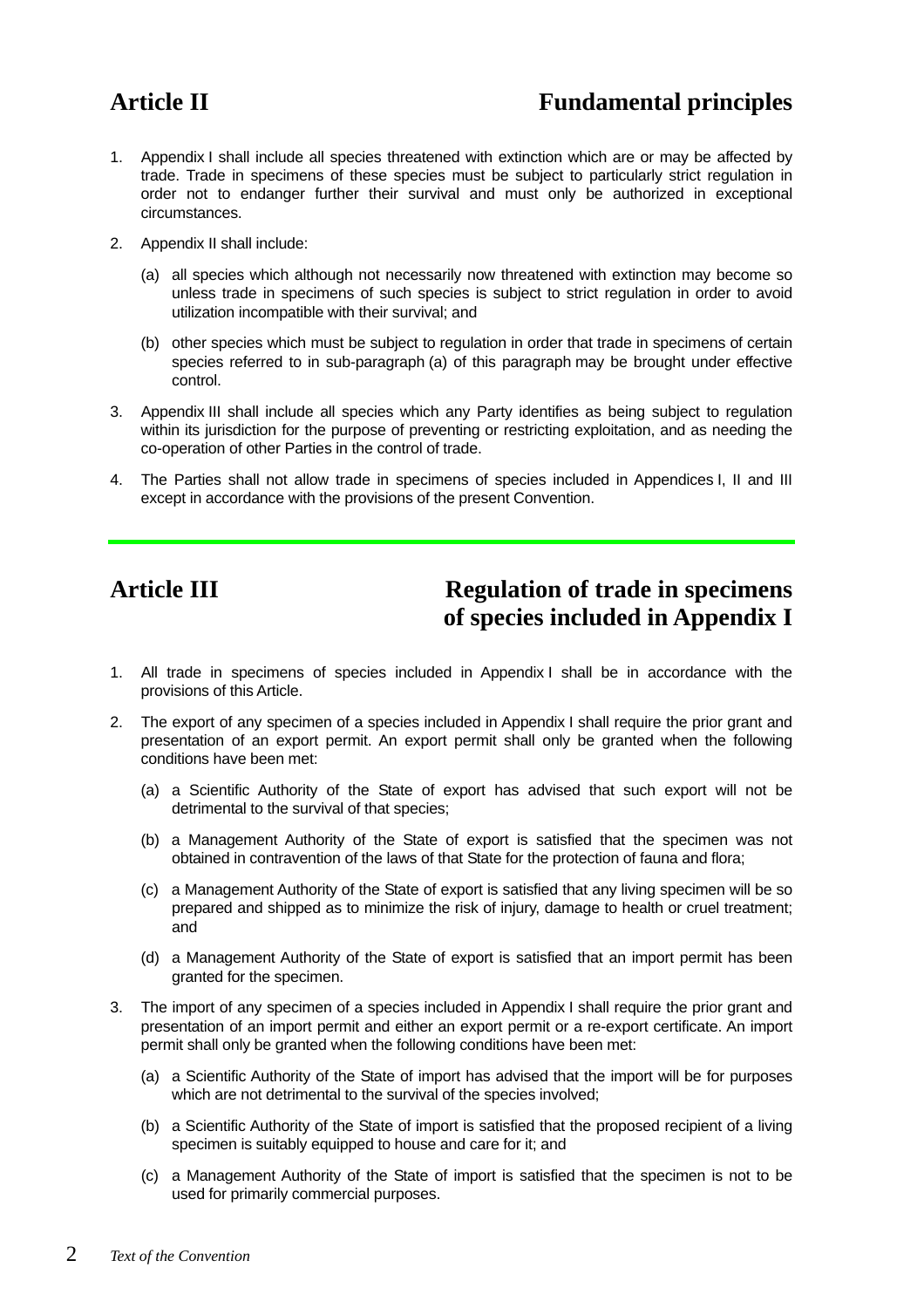- 4. The re-export of any specimen of a species included in Appendix I shall require the prior grant and presentation of a re-export certificate. A re-export certificate shall only be granted when the following conditions have been met:
	- (a) a Management Authority of the State of re-export is satisfied that the specimen was imported into that State in accordance with the provisions of the present Convention;
	- (b) a Management Authority of the State of re-export is satisfied that any living specimen will be so prepared and shipped as to minimize the risk of injury, damage to health or cruel treatment; and
	- (c) a Management Authority of the State of re-export is satisfied that an import permit has been granted for any living specimen.
- 5. The introduction from the sea of any specimen of a species included in Appendix I shall require the prior grant of a certificate from a Management Authority of the State of introduction. A certificate shall only be granted when the following conditions have been met:
	- (a) a Scientific Authority of the State of introduction advises that the introduction will not be detrimental to the survival of the species involved;
	- (b) a Management Authority of the State of introduction is satisfied that the proposed recipient of a living specimen is suitably equipped to house and care for it; and
	- (c) a Management Authority of the State of introduction is satisfied that the specimen is not to be used for primarily commercial purposes.

## <span id="page-4-0"></span>**Article IV Regulation of trade in specimens of species included in Appendix II**

- 1. All trade in specimens of species included in Appendix II shall be in accordance with the provisions of this Article.
- 2. The export of any specimen of a species included in Appendix II shall require the prior grant and presentation of an export permit. An export permit shall only be granted when the following conditions have been met:
	- (a) a Scientific Authority of the State of export has advised that such export will not be detrimental to the survival of that species;
	- (b) a Management Authority of the State of export is satisfied that the specimen was not obtained in contravention of the laws of that State for the protection of fauna and flora; and
	- (c) a Management Authority of the State of export is satisfied that any living specimen will be so prepared and shipped as to minimize the risk of injury, damage to health or cruel treatment.
- 3. A Scientific Authority in each Party shall monitor both the export permits granted by that State for specimens of species included in Appendix II and the actual exports of such specimens. Whenever a Scientific Authority determines that the export of specimens of any such species should be limited in order to maintain that species throughout its range at a level consistent with its role in the ecosystems in which it occurs and well above the level at which that species might become eligible for inclusion in Appendix I, the Scientific Authority shall advise the appropriate Management Authority of suitable measures to be taken to limit the grant of export permits for specimens of that species.
- 4. The import of any specimen of a species included in Appendix II shall require the prior presentation of either an export permit or a re-export certificate.
- 5. The re-export of any specimen of a species included in Appendix II shall require the prior grant and presentation of a re-export certificate. A re-export certificate shall only be granted when the following conditions have been met: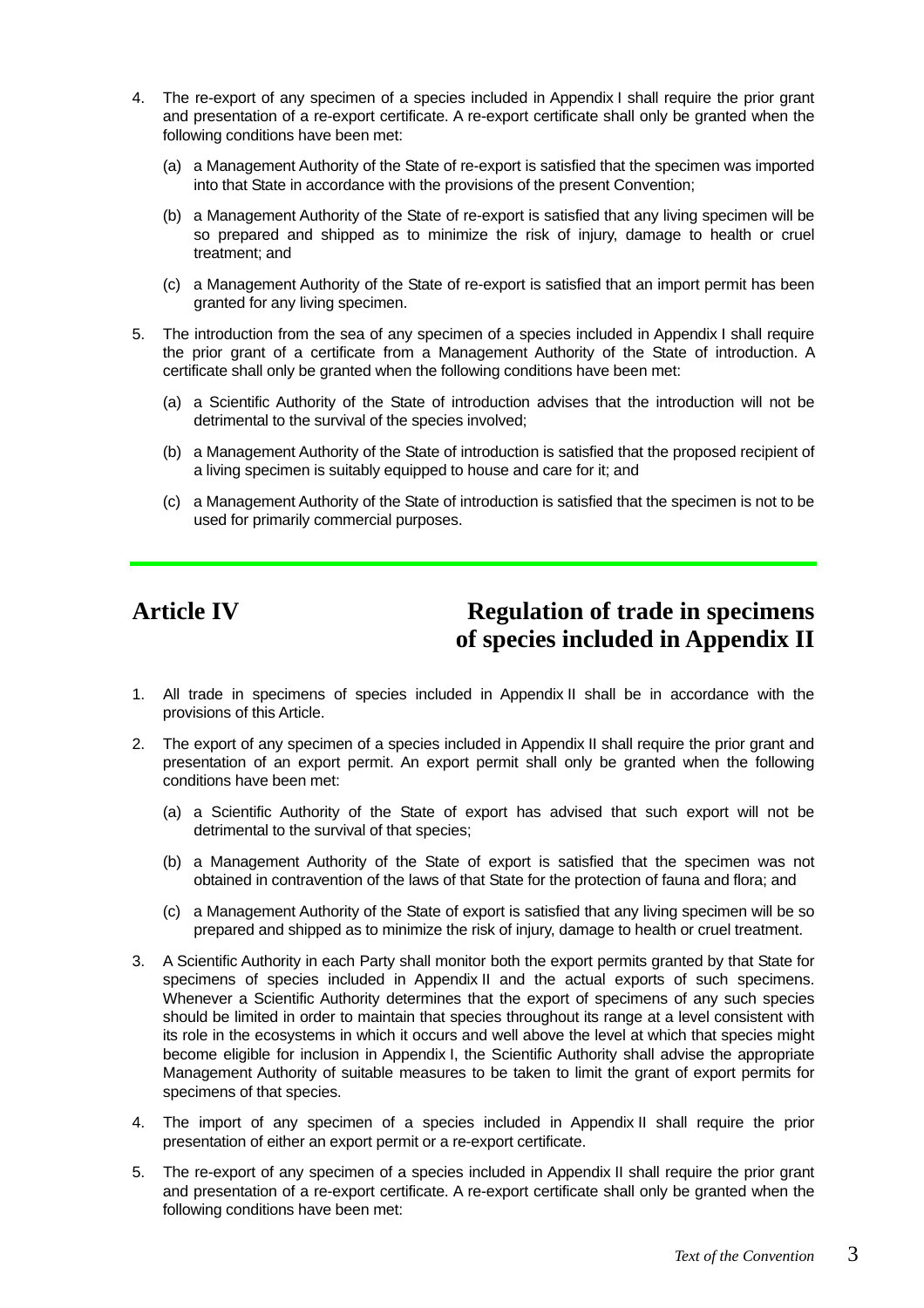- (a) a Management Authority of the State of re-export is satisfied that the specimen was imported into that State in accordance with the provisions of the present Convention; and
- (b) a Management Authority of the State of re-export is satisfied that any living specimen will be so prepared and shipped as to minimize the risk of injury, damage to health or cruel treatment.
- 6. The introduction from the sea of any specimen of a species included in Appendix II shall require the prior grant of a certificate from a Management Authority of the State of introduction. A certificate shall only be granted when the following conditions have been met:
	- (a) a Scientific Authority of the State of introduction advises that the introduction will not be detrimental to the survival of the species involved; and
	- (b) a Management Authority of the State of introduction is satisfied that any living specimen will be so handled as to minimize the risk of injury, damage to health or cruel treatment.
- 7. Certificates referred to in paragraph 6 of this Article may be granted on the advice of a Scientific Authority, in consultation with other national scientific authorities or, when appropriate, international scientific authorities, in respect of periods not exceeding one year for total numbers of specimens to be introduced in such periods.

## <span id="page-5-0"></span>Article V Regulation of trade in specimens **of species included in Appendix III**

- 1. All trade in specimens of species included in Appendix III shall be in accordance with the provisions of this Article.
- 2. The export of any specimen of a species included in Appendix III from any State which has included that species in Appendix III shall require the prior grant and presentation of an export permit. An export permit shall only be granted when the following conditions have been met:
	- (a) a Management Authority of the State of export is satisfied that the specimen was not obtained in contravention of the laws of that State for the protection of fauna and flora; and
	- (b) a Management Authority of the State of export is satisfied that any living specimen will be so prepared and shipped as to minimize the risk of injury, damage to health or cruel treatment.
- 3. The import of any specimen of a species included in Appendix III shall require, except in circumstances to which paragraph 4 of this Article applies, the prior presentation of a certificate of origin and, where the import is from a State which has included that species in Appendix III, an export permit.
- 4. In the case of re-export, a certificate granted by the Management Authority of the State of reexport that the specimen was processed in that State or is being re-exported shall be accepted by the State of import as evidence that the provisions of the present Convention have been complied with in respect of the specimen concerned.

## <span id="page-5-1"></span>**Article VI Permits and certificates**

- 1. Permits and certificates granted under the provisions of Articles III, IV, and V shall be in accordance with the provisions of this Article.
- 2. An export permit shall contain the information specified in the model set forth in Appendix IV, and may only be used for export within a period of six months from the date on which it was granted.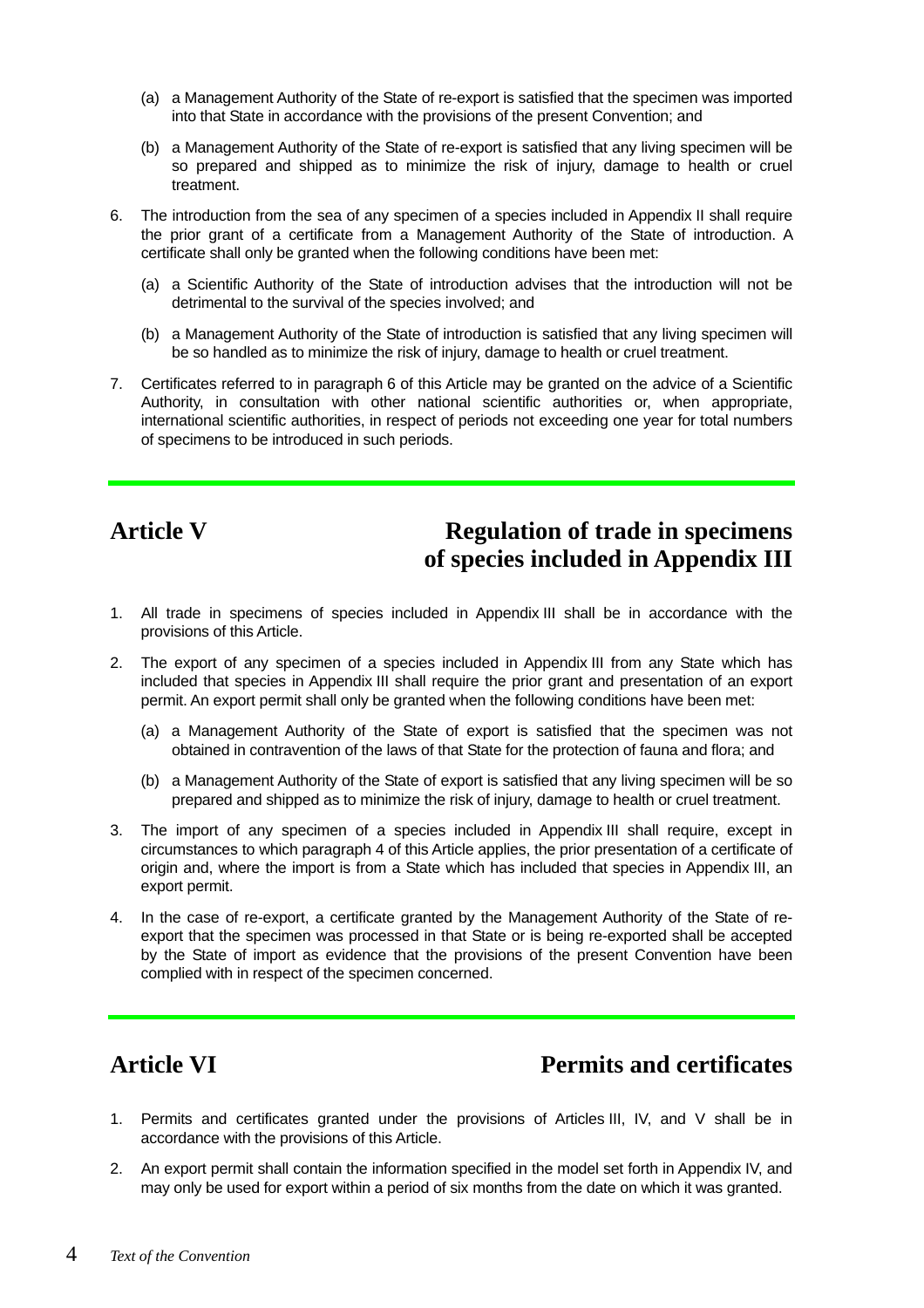- 3. Each permit or certificate shall contain the title of the present Convention, the name and any identifying stamp of the Management Authority granting it and a control number assigned by the Management Authority.
- 4. Any copies of a permit or certificate issued by a Management Authority shall be clearly marked as copies only and no such copy may be used in place of the original, except to the extent endorsed thereon.
- 5. A separate permit or certificate shall be required for each consignment of specimens.
- 6. A Management Authority of the State of import of any specimen shall cancel and retain the export permit or re-export certificate and any corresponding import permit presented in respect of the import of that specimen.
- 7. Where appropriate and feasible a Management Authority may affix a mark upon any specimen to assist in identifying the specimen. For these purposes "mark" means any indelible imprint, lead seal or other suitable means of identifying a specimen, designed in such a way as to render its imitation by unauthorized persons as difficult as possible.

## <span id="page-6-0"></span>**Article VII Exemptions and other special provisions relating to trade**

- 1. The provisions of Articles III, IV and V shall not apply to the transit or transhipment of specimens through or in the territory of a Party while the specimens remain in Customs control.
- 2. Where a Management Authority of the State of export or re-export is satisfied that a specimen was acquired before the provisions of the present Convention applied to that specimen, the provisions of Articles III, IV and V shall not apply to that specimen where the Management Authority issues a certificate to that effect.
- 3. The provisions of Articles III, IV and V shall not apply to specimens that are personal or household effects. This exemption shall not apply where:
	- (a) in the case of specimens of a species included in Appendix I, they were acquired by the owner outside his State of usual residence, and are being imported into that State; or
	- (b) in the case of specimens of species included in Appendix II:
		- (i) they were acquired by the owner outside his State of usual residence and in a State where removal from the wild occurred;
		- (ii) they are being imported into the owner's State of usual residence; and
		- (iii) the State where removal from the wild occurred requires the prior grant of export permits before any export of such specimens;

 unless a Management Authority is satisfied that the specimens were acquired before the provisions of the present Convention applied to such specimens.

- 4. Specimens of an animal species included in Appendix I bred in captivity for commercial purposes, or of a plant species included in Appendix I artificially propagated for commercial purposes, shall be deemed to be specimens of species included in Appendix II.
- 5. Where a Management Authority of the State of export is satisfied that any specimen of an animal species was bred in captivity or any specimen of a plant species was artificially propagated, or is a part of such an animal or plant or was derived therefrom, a certificate by that Management Authority to that effect shall be accepted in lieu of any of the permits or certificates required under the provisions of Article III, IV or V.
- 6. The provisions of Articles III, IV and V shall not apply to the non-commercial loan, donation or exchange between scientists or scientific institutions registered by a Management Authority of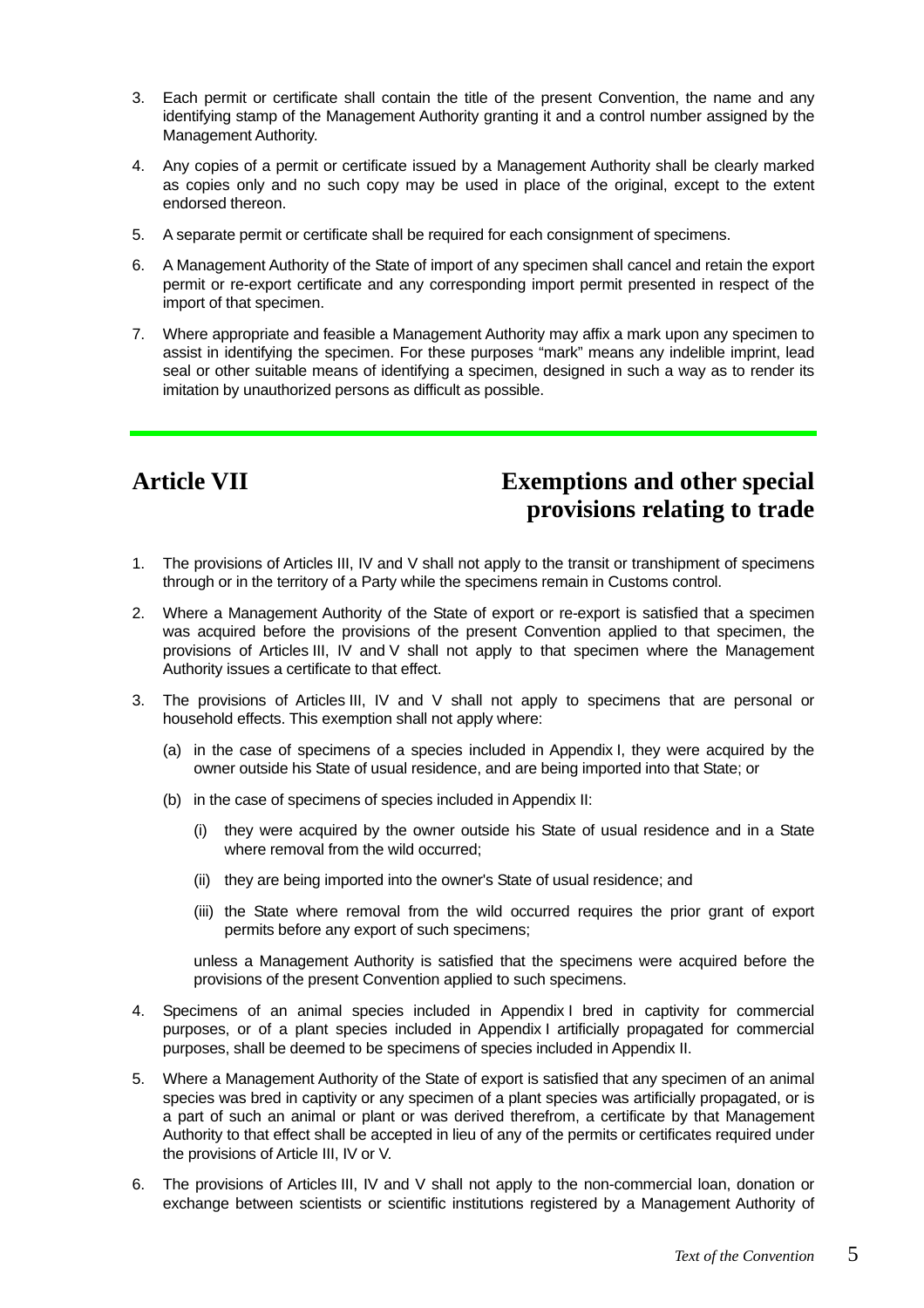their State, of herbarium specimens, other preserved, dried or embedded museum specimens, and live plant material which carry a label issued or approved by a Management Authority.

- 7. A Management Authority of any State may waive the requirements of Articles III, IV and V and allow the movement without permits or certificates of specimens which form part of a travelling zoo, circus, menagerie, plant exhibition or other travelling exhibition provided that:
	- (a) the exporter or importer registers full details of such specimens with that Management Authority;
	- (b) the specimens are in either of the categories specified in paragraph 2 or 5 of this Article; and
	- (c) the Management Authority is satisfied that any living specimen will be so transported and cared for as to minimize the risk of injury, damage to health or cruel treatment.

## <span id="page-7-0"></span>**Article VIII Measures to be taken by the Parties**

- 1. The Parties shall take appropriate measures to enforce the provisions of the present Convention and to prohibit trade in specimens in violation thereof. These shall include measures:
	- (a) to penalize trade in, or possession of, such specimens, or both; and
	- (b) to provide for the confiscation or return to the State of export of such specimens.
- 2. In addition to the measures taken under paragraph 1 of this Article, a Party may, when it deems it necessary, provide for any method of internal reimbursement for expenses incurred as a result of the confiscation of a specimen traded in violation of the measures taken in the application of the provisions of the present Convention.
- 3. As far as possible, the Parties shall ensure that specimens shall pass through any formalities required for trade with a minimum of delay. To facilitate such passage, a Party may designate ports of exit and ports of entry at which specimens must be presented for clearance. The Parties shall ensure further that all living specimens, during any period of transit, holding or shipment, are properly cared for so as to minimize the risk of injury, damage to health or cruel treatment.
- 4. Where a living specimen is confiscated as a result of measures referred to in paragraph 1 of this Article:
	- (a) the specimen shall be entrusted to a Management Authority of the State of confiscation;
	- (b) the Management Authority shall, after consultation with the State of export, return the specimen to that State at the expense of that State, or to a rescue centre or such other place as the Management Authority deems appropriate and consistent with the purposes of the present Convention; and
	- (c) the Management Authority may obtain the advice of a Scientific Authority, or may, whenever it considers it desirable, consult the Secretariat in order to facilitate the decision under subparagraph (b) of this paragraph, including the choice of a rescue centre or other place.
- 5. A rescue centre as referred to in paragraph 4 of this Article means an institution designated by a Management Authority to look after the welfare of living specimens, particularly those that have been confiscated.
- 6. Each Party shall maintain records of trade in specimens of species included in Appendices I, II and III which shall cover:
	- (a) the names and addresses of exporters and importers; and
	- (b) the number and type of permits and certificates granted; the States with which such trade occurred; the numbers or quantities and types of specimens, names of species as included in Appendices I, II and III and, where applicable, the size and sex of the specimens in question.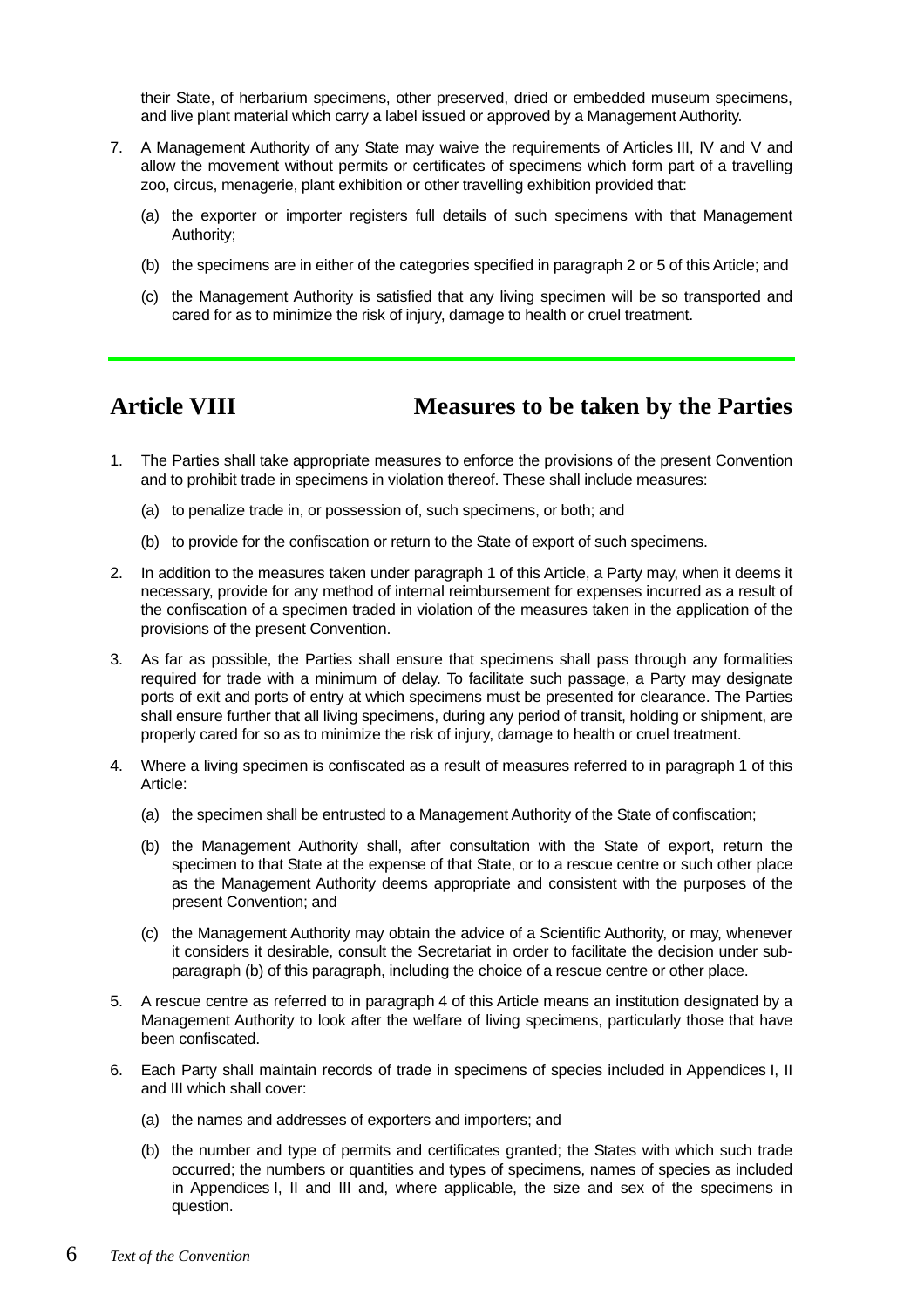- 7. Each Party shall prepare periodic reports on its implementation of the present Convention and shall transmit to the Secretariat:
	- (a) an annual report containing a summary of the information specified in sub-paragraph (b) of paragraph 6 of this Article; and
	- (b) a biennial report on legislative, regulatory and administrative measures taken to enforce the provisions of the present Convention.
- 8. The information referred to in paragraph 7 of this Article shall be available to the public where this is not inconsistent with the law of the Party concerned.

## <span id="page-8-0"></span>**Article IX Management and Scientific Authorities**

- 1. Each Party shall designate for the purposes of the present Convention:
	- (a) one or more Management Authorities competent to grant permits or certificates on behalf of that Party; and
	- (b) one or more Scientific Authorities.
- 2. A State depositing an instrument of ratification, acceptance, approval or accession shall at that time inform the Depositary Government of the name and address of the Management Authority authorized to communicate with other Parties and with the Secretariat.
- 3. Any changes in the designations or authorizations under the provisions of this Article shall be communicated by the Party concerned to the Secretariat for transmission to all other Parties.
- 4. Any Management Authority referred to in paragraph 2 of this Article shall, if so requested by the Secretariat or the Management Authority of another Party, communicate to it impression of stamps, seals or other devices used to authenticate permits or certificates.

## <span id="page-8-1"></span>**Article X Trade with States not party to the Convention**

Where export or re-export is to, or import is from, a State not a Party to the present Convention, comparable documentation issued by the competent authorities in that State which substantially conforms with the requirements of the present Convention for permits and certificates may be accepted in lieu thereof by any Party.

## <span id="page-8-2"></span>**Article XI Conference of the Parties**

- 1. The Secretariat shall call a meeting of the Conference of the Parties not later than two years after the entry into force of the present Convention.
- 2. Thereafter the Secretariat shall convene regular meetings at least once every two years, unless the Conference decides otherwise, and extraordinary meetings at any time on the written request of at least one-third of the Parties.
- 3. At meetings, whether regular or extraordinary, the Parties shall review the implementation of the present Convention and may: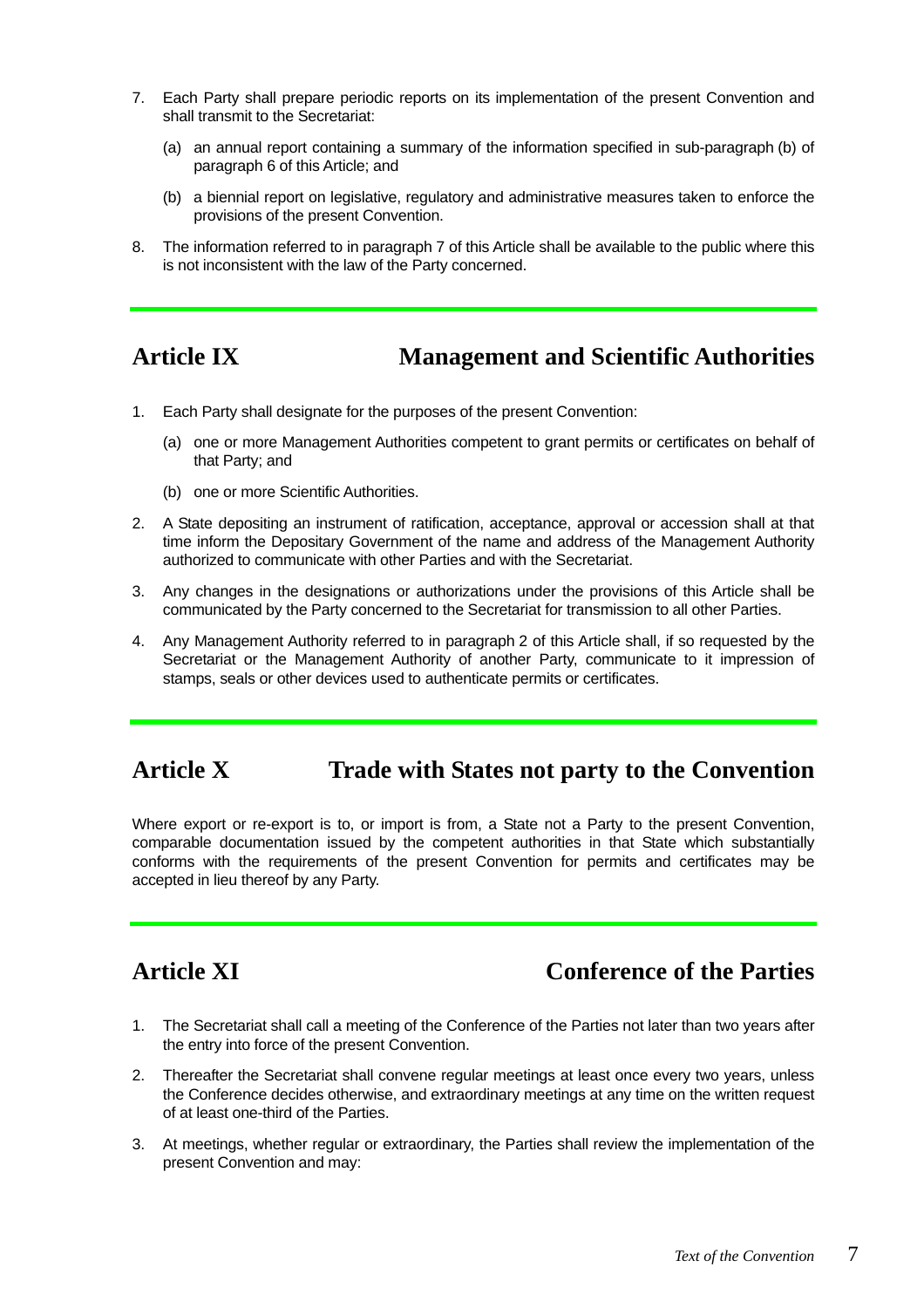- (a) make such provision as may be necessary to enable the Secretariat to carry out its duties, and adopt financial provisions;
- (b) consider and adopt amendments to Appendices I and II in accordance with Article XV;
- (c) review the progress made towards the restoration and conservation of the species included in Appendices I, II and III;
- (d) receive and consider any reports presented by the Secretariat or by any Party; and
- (e) where appropriate, make recommendations for improving the effectiveness of the present Convention.
- 4. At each regular meeting, the Parties may determine the time and venue of the next regular meeting to be held in accordance with the provisions of paragraph 2 of this Article.
- 5. At any meeting, the Parties may determine and adopt rules of procedure for the meeting.
- 6. The United Nations, its Specialized Agencies and the International Atomic Energy Agency, as well as any State not a Party to the present Convention, may be represented at meetings of the Conference by observers, who shall have the right to participate but not to vote.
- 7. Any body or agency technically qualified in protection, conservation or management of wild fauna and flora, in the following categories, which has informed the Secretariat of its desire to be represented at meetings of the Conference by observers, shall be admitted unless at least onethird of the Parties present object:
	- (a) international agencies or bodies, either governmental or non-governmental, and national governmental agencies and bodies; and
	- (b) national non-governmental agencies or bodies which have been approved for this purpose by the State in which they are located.

Once admitted, these observers shall have the right to participate but not to vote.

## <span id="page-9-0"></span>**Article XII** The Secretariat

- 1. Upon entry into force of the present Convention, a Secretariat shall be provided by the Executive Director of the United Nations Environment Programme. To the extent and in the manner he considers appropriate, he may be assisted by suitable inter-governmental or non-governmental international or national agencies and bodies technically qualified in protection, conservation and management of wild fauna and flora.
- 2. The functions of the Secretariat shall be:
	- (a) to arrange for and service meetings of the Parties;
	- (b) to perform the functions entrusted to it under the provisions of Articles XV and XVI of the present Convention;
	- (c) to undertake scientific and technical studies in accordance with programmes authorized by the Conference of the Parties as will contribute to the implementation of the present Convention, including studies concerning standards for appropriate preparation and shipment of living specimens and the means of identifying specimens;
	- (d) to study the reports of Parties and to request from Parties such further information with respect thereto as it deems necessary to ensure implementation of the present Convention;
	- (e) to invite the attention of the Parties to any matter pertaining to the aims of the present Convention;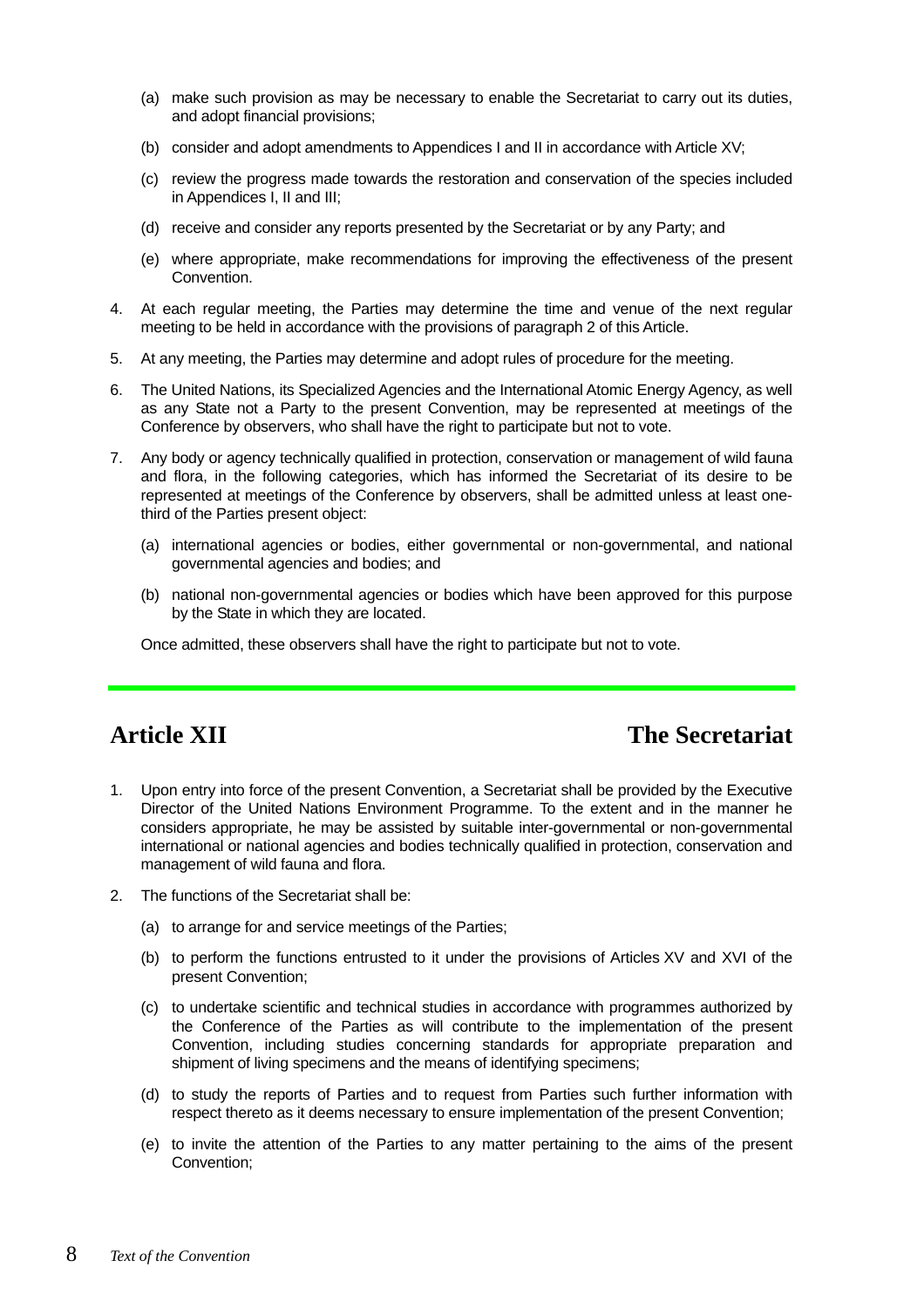- (f) to publish periodically and distribute to the Parties current editions of Appendices I, II and III together with any information which will facilitate identification of specimens of species included in those Appendices;
- (g) to prepare annual reports to the Parties on its work and on the implementation of the present Convention and such other reports as meetings of the Parties may request;
- (h) to make recommendations for the implementation of the aims and provisions of the present Convention, including the exchange of information of a scientific or technical nature;
- (i) to perform any other function as may be entrusted to it by the Parties.

## <span id="page-10-0"></span>**Article XIII 120 International measures**

- 1. When the Secretariat in the light of information received is satisfied that any species included in Appendix I or II is being affected adversely by trade in specimens of that species or that the provisions of the present Convention are not being effectively implemented, it shall communicate such information to the authorized Management Authority of the Party or Parties concerned.
- 2. When any Party receives a communication as indicated in paragraph 1 of this Article, it shall, as soon as possible, inform the Secretariat of any relevant facts insofar as its laws permit and, where appropriate, propose remedial action. Where the Party considers that an inquiry is desirable, such inquiry may be carried out by one or more persons expressly authorized by the Party.
- 3. The information provided by the Party or resulting from any inquiry as specified in paragraph 2 of this Article shall be reviewed by the next Conference of the Parties which may make whatever recommendations it deems appropriate.

## <span id="page-10-1"></span>**Article XIV Effect on domestic legislation and international conventions**

- 1. The provisions of the present Convention shall in no way affect the right of Parties to adopt:
	- (a) stricter domestic measures regarding the conditions for trade, taking, possession or transport of specimens of species included in Appendices I, II and III, or the complete prohibition thereof; or
	- (b) domestic measures restricting or prohibiting trade, taking, possession or transport of species not included in Appendix I, II or III.
- 2. The provisions of the present Convention shall in no way affect the provisions of any domestic measures or the obligations of Parties deriving from any treaty, convention, or international agreement relating to other aspects of trade, taking, possession or transport of specimens which is in force or subsequently may enter into force for any Party including any measure pertaining to the Customs, public health, veterinary or plant quarantine fields.
- 3. The provisions of the present Convention shall in no way affect the provisions of, or the obligations deriving from, any treaty, convention or international agreement concluded or which may be concluded between States creating a union or regional trade agreement establishing or maintaining a common external Customs control and removing Customs control between the parties thereto insofar as they relate to trade among the States members of that union or agreement.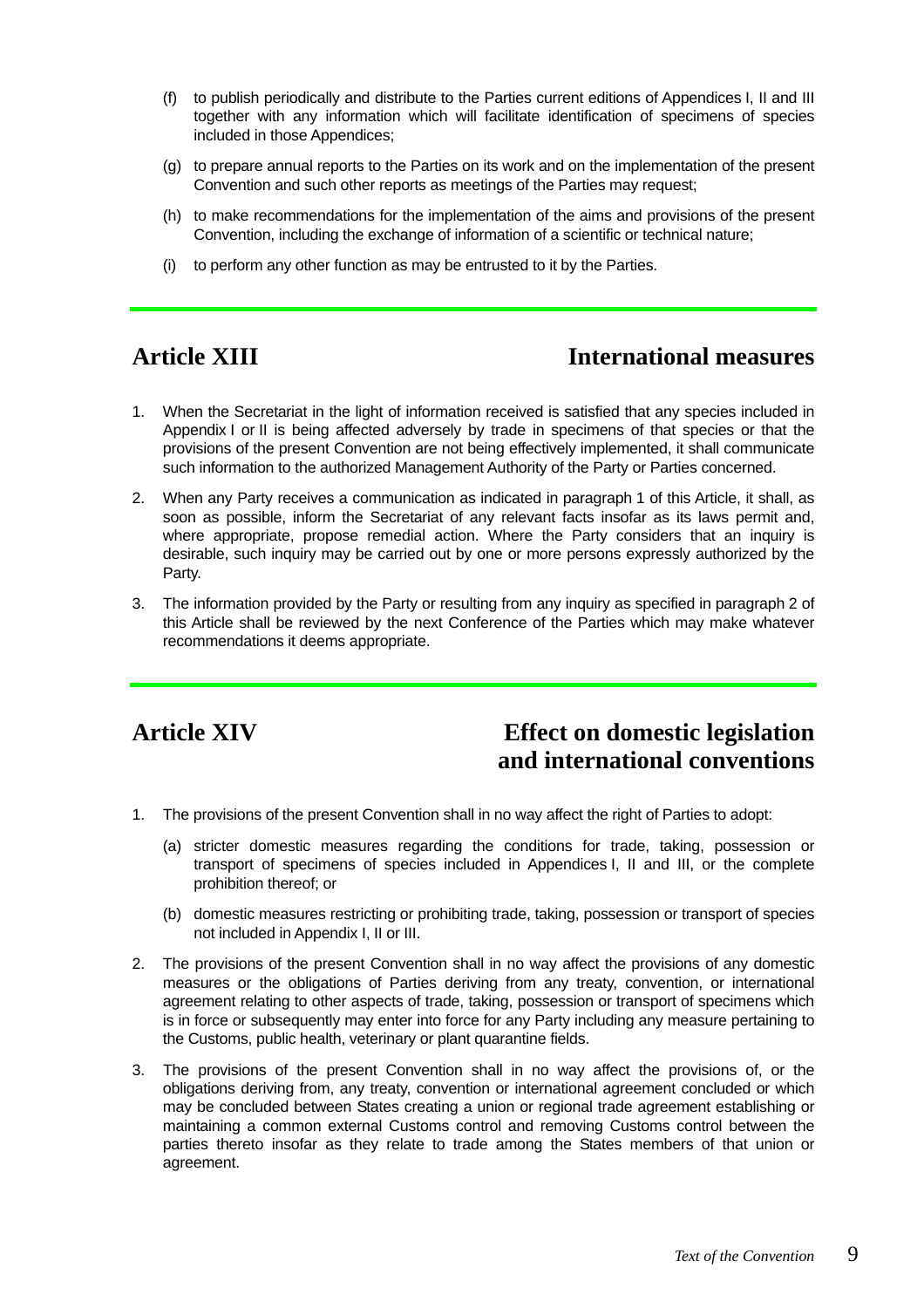- 4. A State party to the present Convention, which is also a party to any other treaty, convention or international agreement which is in force at the time of the coming into force of the present Convention and under the provisions of which protection is afforded to marine species included in Appendix II, shall be relieved of the obligations imposed on it under the provisions of the present Convention with respect to trade in specimens of species included in Appendix II that are taken by ships registered in that State and in accordance with the provisions of such other treaty, convention or international agreement.
- 5. Notwithstanding the provisions of Articles III, IV and V, any export of a specimen taken in accordance with paragraph 4 of this Article shall only require a certificate from a Management Authority of the State of introduction to the effect that the specimen was taken in accordance with the provisions of the other treaty, convention or international agreement in question.
- 6. Nothing in the present Convention shall prejudice the codification and development of the law of the sea by the United Nations Conference on the Law of the Sea convened pursuant to Resolution 2750 C (XXV) of the General Assembly of the United Nations nor the present or future claims and legal views of any State concerning the law of the sea and the nature and extent of coastal and flag State jurisdiction.

## <span id="page-11-0"></span>**Article XV Amendments to Appendices I and II**

- 1. The following provisions shall apply in relation to amendments to Appendices I and II at meetings of the Conference of the Parties:
	- (a) Any Party may propose an amendment to Appendix I or II for consideration at the next meeting. The text of the proposed amendment shall be communicated to the Secretariat at least 150 days before the meeting. The Secretariat shall consult the other Parties and interested bodies on the amendment in accordance with the provisions of subparagraphs (b) and (c) of paragraph 2 of this Article and shall communicate the response to all Parties not later than 30 days before the meeting.
	- (b) Amendments shall be adopted by a two-thirds majority of Parties present and voting. For these purposes "Parties present and voting" means Parties present and casting an affirmative or negative vote. Parties abstaining from voting shall not be counted among the two-thirds required for adopting an amendment.
	- (c) Amendments adopted at a meeting shall enter into force 90 days after that meeting for all Parties except those which make a reservation in accordance with paragraph 3 of this Article.
- 2. The following provisions shall apply in relation to amendments to Appendices I and II between meetings of the Conference of the Parties:
	- (a) Any Party may propose an amendment to Appendix I or II for consideration between meetings by the postal procedures set forth in this paragraph.
	- (b) For marine species, the Secretariat shall, upon receiving the text of the proposed amendment, immediately communicate it to the Parties. It shall also consult intergovernmental bodies having a function in relation to those species especially with a view to obtaining scientific data these bodies may be able to provide and to ensuring co-ordination with any conservation measures enforced by such bodies. The Secretariat shall communicate the views expressed and data provided by these bodies and its own findings and recommendations to the Parties as soon as possible.
	- (c) For species other than marine species, the Secretariat shall, upon receiving the text of the proposed amendment, immediately communicate it to the Parties, and, as soon as possible thereafter, its own recommendations.
	- (d) Any Party may, within 60 days of the date on which the Secretariat communicated its recommendations to the Parties under sub-paragraph (b) or (c) of this paragraph, transmit to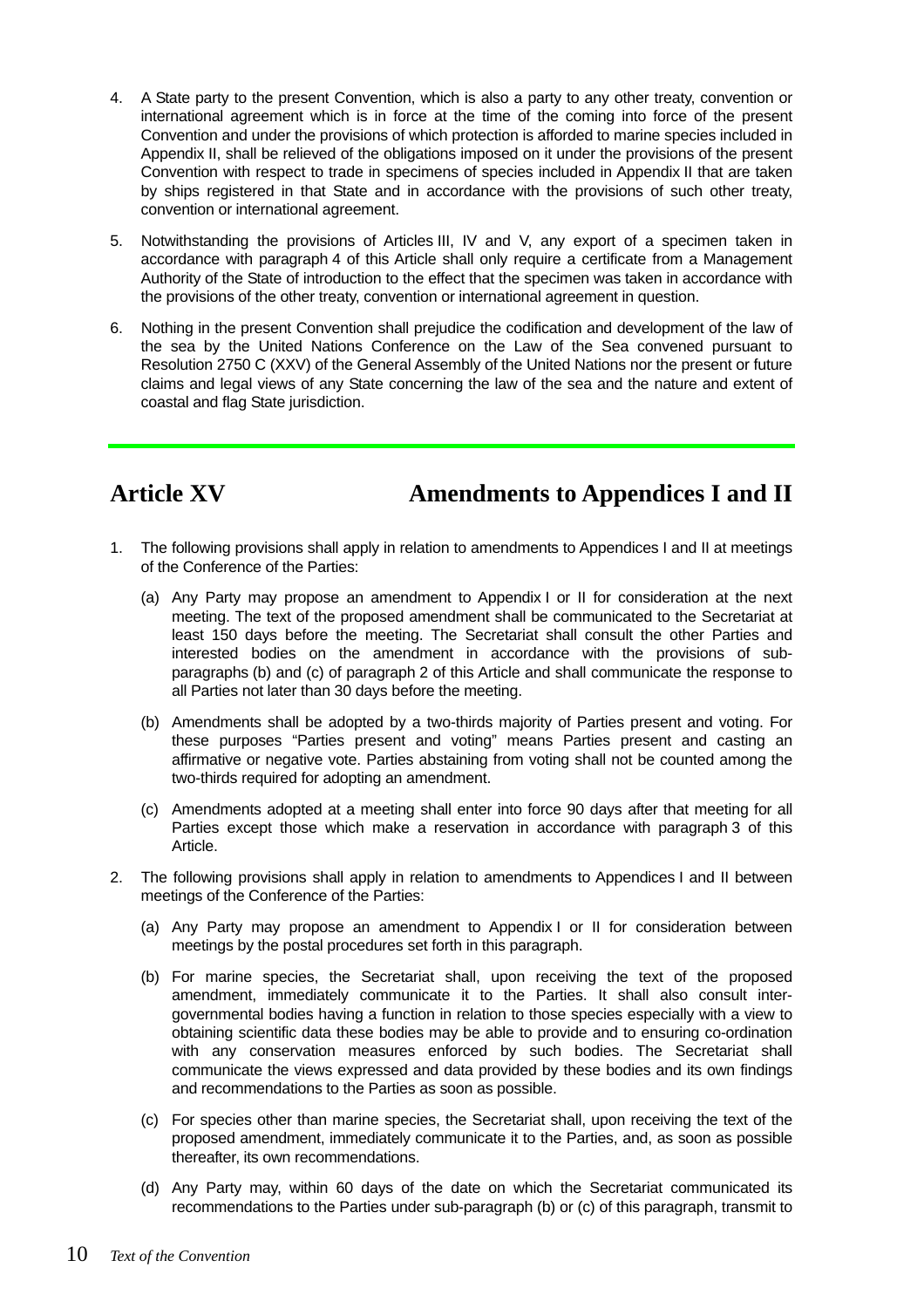the Secretariat any comments on the proposed amendment together with any relevant scientific data and information.

- (e) The Secretariat shall communicate the replies received together with its own recommendations to the Parties as soon as possible.
- (f) If no objection to the proposed amendment is received by the Secretariat within 30 days of the date the replies and recommendations were communicated under the provisions of subparagraph (e) of this paragraph, the amendment shall enter into force 90 days later for all Parties except those which make a reservation in accordance with paragraph 3 of this Article.
- (g) If an objection by any Party is received by the Secretariat, the proposed amendment shall be submitted to a postal vote in accordance with the provisions of sub-paragraphs (h), (i) and (j) of this paragraph.
- (h) The Secretariat shall notify the Parties that notification of objection has been received.
- (i) Unless the Secretariat receives the votes for, against or in abstention from at least one-half of the Parties within 60 days of the date of notification under sub-paragraph (h) of this paragraph, the proposed amendment shall be referred to the next meeting of the Conference for further consideration.
- (j) Provided that votes are received from one-half of the Parties, the amendment shall be adopted by a two-thirds majority of Parties casting an affirmative or negative vote.
- (k) The Secretariat shall notify all Parties of the result of the vote.
- (l) If the proposed amendment is adopted it shall enter into force 90 days after the date of the notification by the Secretariat of its acceptance for all Parties except those which make a reservation in accordance with paragraph 3 of this Article.
- 3. During the period of 90 days provided for by sub-paragraph (c) of paragraph 1 or subparagraph (l) of paragraph 2 of this Article any Party may by notification in writing to the Depositary Government make a reservation with respect to the amendment.

 Until such reservation is withdrawn the Party shall be treated as a State not a Party to the present Convention with respect to trade in the species concerned.

## <span id="page-12-0"></span>**Article XVI Appendix III and amendments thereto**

- 1. Any Party may at any time submit to the Secretariat a list of species which it identifies as being subject to regulation within its jurisdiction for the purpose mentioned in paragraph 3 of Article II. Appendix III shall include the names of the Parties submitting the species for inclusion therein, the scientific names of the species so submitted, and any parts or derivatives of the animals or plants concerned that are specified in relation to the species for the purposes of subparagraph (b) of Article I.
- 2. Each list submitted under the provisions of paragraph 1 of this Article shall be communicated to the Parties by the Secretariat as soon as possible after receiving it. The list shall take effect as part of Appendix III 90 days after the date of such communication. At any time after the communication of such list, any Party may by notification in writing to the Depositary Government enter a reservation with respect to any species or any parts or derivatives, and until such reservation is withdrawn, the State shall be treated as a State not a Party to the present Convention with respect to trade in the species or part or derivative concerned.
- 3. A Party which has submitted a species for inclusion in Appendix III may withdraw it at any time by notification to the Secretariat which shall communicate the withdrawal to all Parties. The withdrawal shall take effect 30 days after the date of such communication.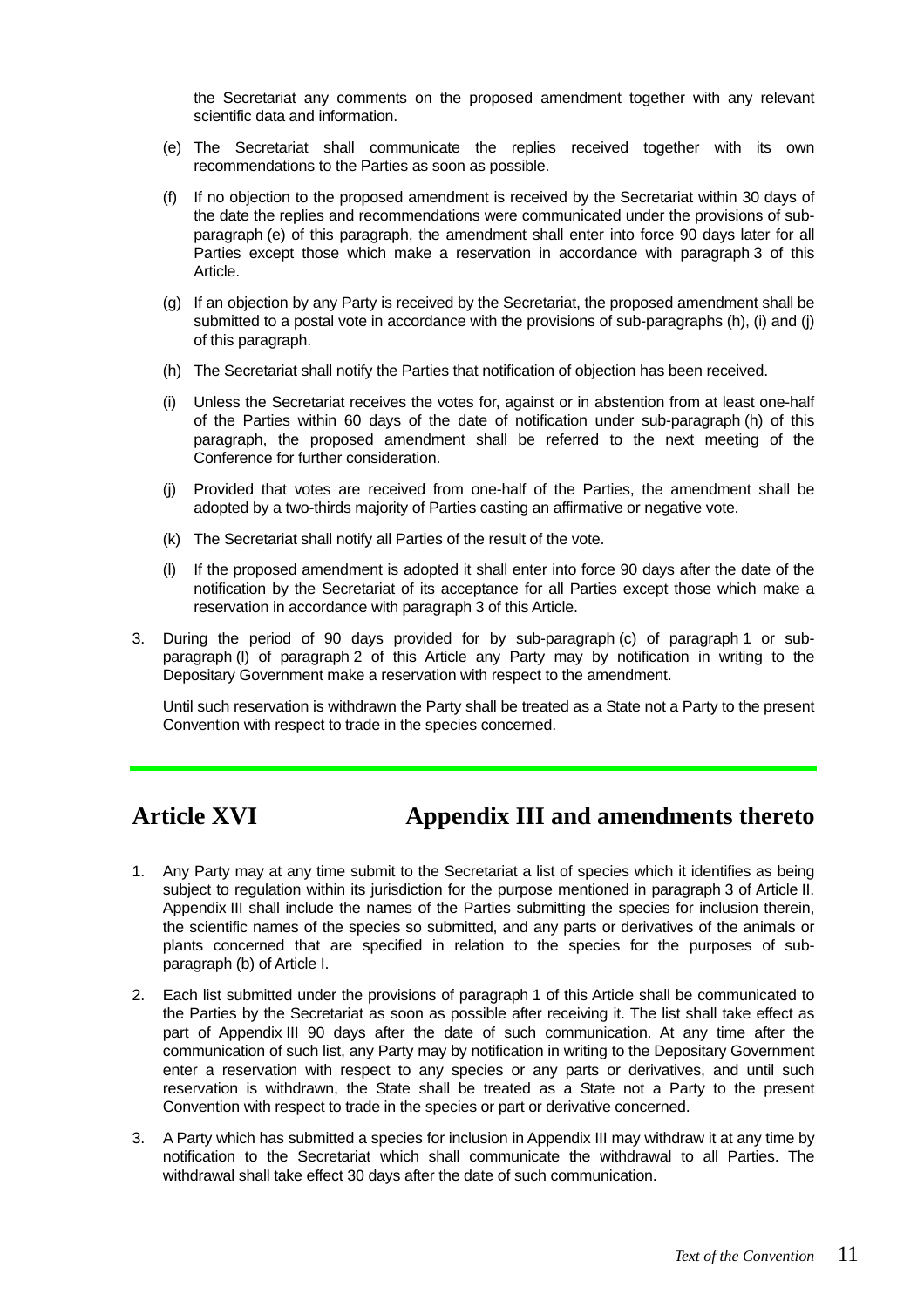4. Any Party submitting a list under the provisions of paragraph 1 of this Article shall submit to the Secretariat a copy of all domestic laws and regulations applicable to the protection of such species, together with any interpretations which the Party may deem appropriate or the Secretariat may request. The Party shall, for as long as the species in question is included in Appendix III, submit any amendments of such laws and regulations or any interpretations as they are adopted.

## <span id="page-13-0"></span>Article XVII **Amendment of the Convention**

- 1. An extraordinary meeting of the Conference of the Parties shall be convened by the Secretariat on the written request of at least one-third of the Parties to consider and adopt amendments to the present Convention. Such amendments shall be adopted by a two-thirds majority of Parties present and voting. For these purposes "Parties present and voting" means Parties present and casting an affirmative or negative vote. Parties abstaining from voting shall not be counted among the two-thirds required for adopting an amendment.
- 2. The text of any proposed amendment shall be communicated by the Secretariat to all Parties at least 90 days before the meeting.
- 3. An amendment shall enter into force for the Parties which have accepted it 60 days after twothirds of the Parties have deposited an instrument of acceptance of the amendment with the Depositary Government. Thereafter, the amendment shall enter into force for any other Party 60 days after that Party deposits its instrument of acceptance of the amendment.

## <span id="page-13-1"></span>**Article XVIII Resolution of disputes**

- 1. Any dispute which may arise between two or more Parties with respect to the interpretation or application of the provisions of the present Convention shall be subject to negotiation between the Parties involved in the dispute.
- 2. If the dispute can not be resolved in accordance with paragraph 1 of this Article, the Parties may, by mutual consent, submit the dispute to arbitration, in particular that of the Permanent Court of Arbitration at The Hague, and the Parties submitting the dispute shall be bound by the arbitral decision.

## <span id="page-13-2"></span>**Article XIX Signature**

The present Convention shall be open for signature at Washington until 30th April 1973 and thereafter at Berne until 31st December 1974.

## <span id="page-13-3"></span>Article XX Ratification, acceptance, approval

The present Convention shall be subject to ratification, acceptance or approval. Instruments of ratification, acceptance or approval shall be deposited with the Government of the Swiss Confederation which shall be the Depositary Government.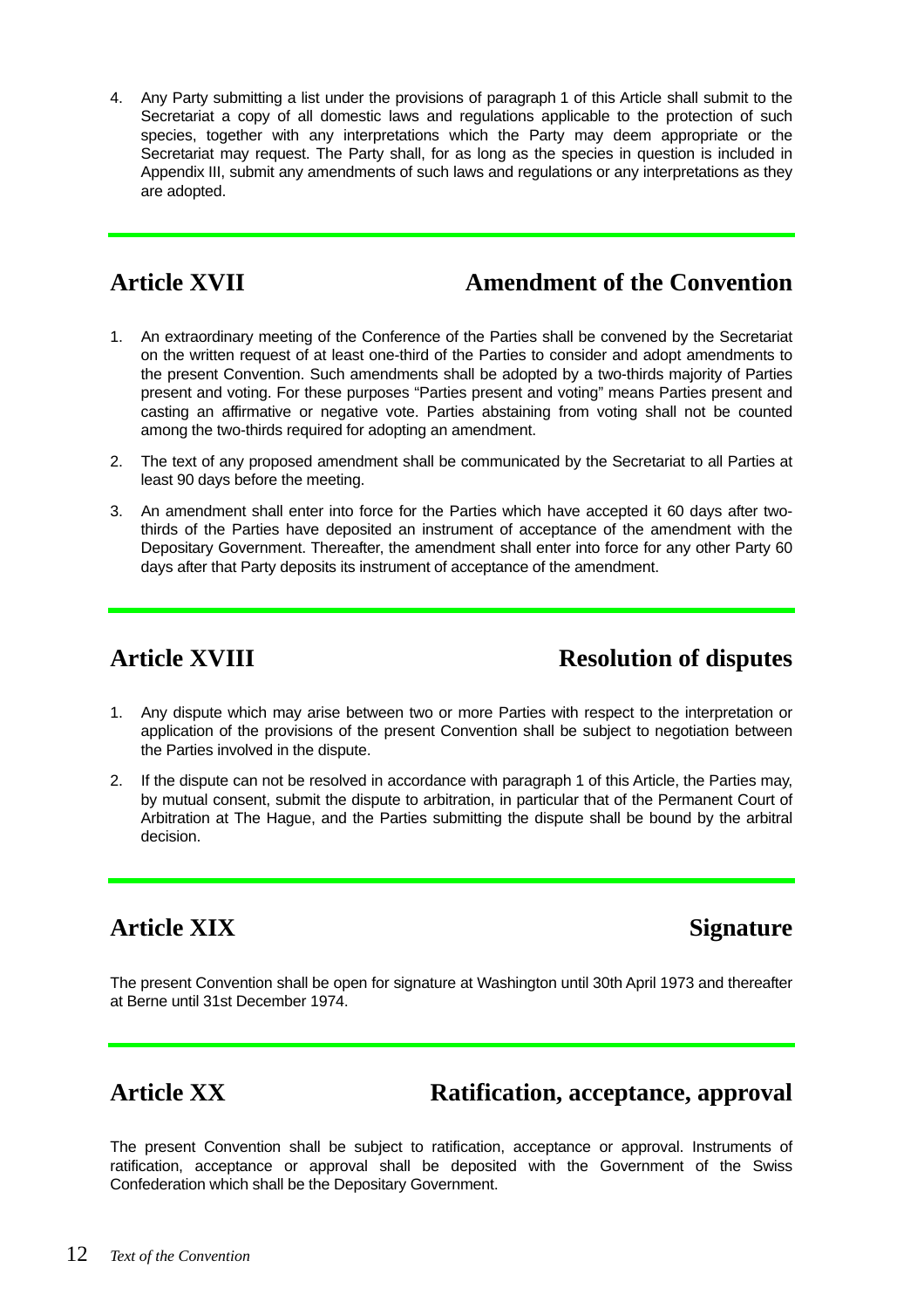# <span id="page-14-0"></span>**Article XXI Accession**

The present Convention shall be open indefinitely for accession. Instruments of accession shall be deposited with the Depositary Government.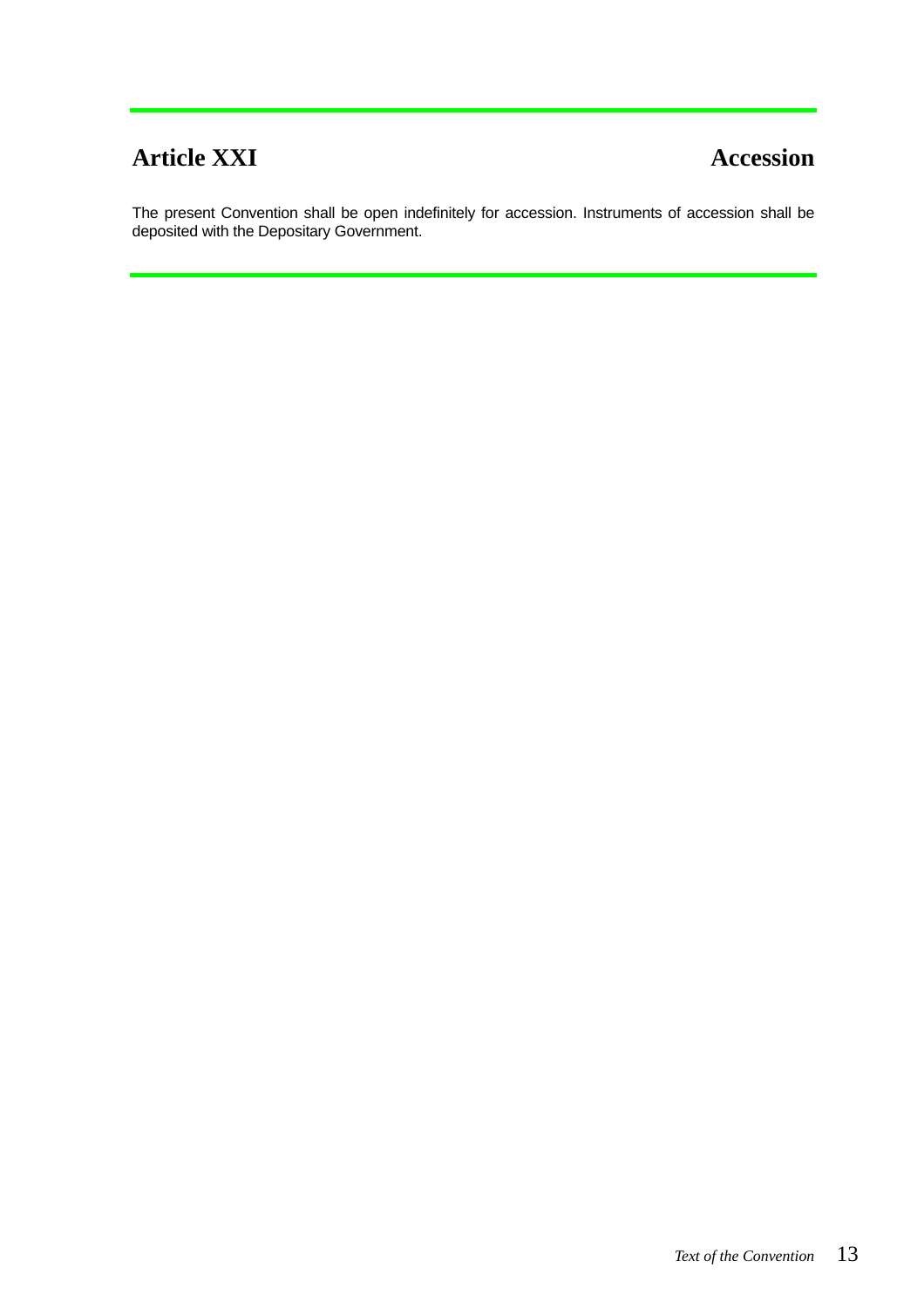- <span id="page-15-0"></span>1. The present Convention shall enter into force 90 days after the date of deposit of the tenth instrument of ratification, acceptance, approval or accession, with the Depositary Government.
- 2. For each State which ratifies, accepts or approves the present Convention or accedes thereto after the deposit of the tenth instrument of ratification, acceptance, approval or accession, the present Convention shall enter into force 90 days after the deposit by such State of its instrument of ratification, acceptance, approval or accession.

## <span id="page-15-1"></span>**Article XXIII** Reservations

- 1. The provisions of the present Convention shall not be subject to general reservations. Specific reservations may be entered in accordance with the provisions of this Article and Articles XV and XVI.
- 2. Any State may, on depositing its instrument of ratification, acceptance, approval or accession, enter a specific reservation with regard to:
	- (a) any species included in Appendix I, II or III; or
	- (b) any parts or derivatives specified in relation to a species included in Appendix III.
- 3. Until a Party withdraws its reservation entered under the provisions of this Article, it shall be treated as a State not a Party to the present Convention with respect to trade in the particular species or parts or derivatives specified in such reservation.

## <span id="page-15-2"></span>**Article XXIV** Denunciation

Any Party may denounce the present Convention by written notification to the Depositary Government at any time. The denunciation shall take effect twelve months after the Depositary Government has received the notification.

## <span id="page-15-3"></span>**Article XXV** Depositary

- 1. The original of the present Convention, in the Chinese, English, French, Russian and Spanish languages, each version being equally authentic, shall be deposited with the Depositary Government, which shall transmit certified copies thereof to all States that have signed it or deposited instruments of accession to it.
- 2. The Depositary Government shall inform all signatory and acceding States and the Secretariat of signatures, deposit of instruments of ratification, acceptance, approval or accession, entry into force of the present Convention, amendments thereto, entry and withdrawal of reservations and notifications of denunciation.
- 3. As soon as the present Convention enters into force, a certified copy thereof shall be transmitted by the Depositary Government to the Secretariat of the United Nations for registration and publication in accordance with Article 102 of the Charter of the United Nations.